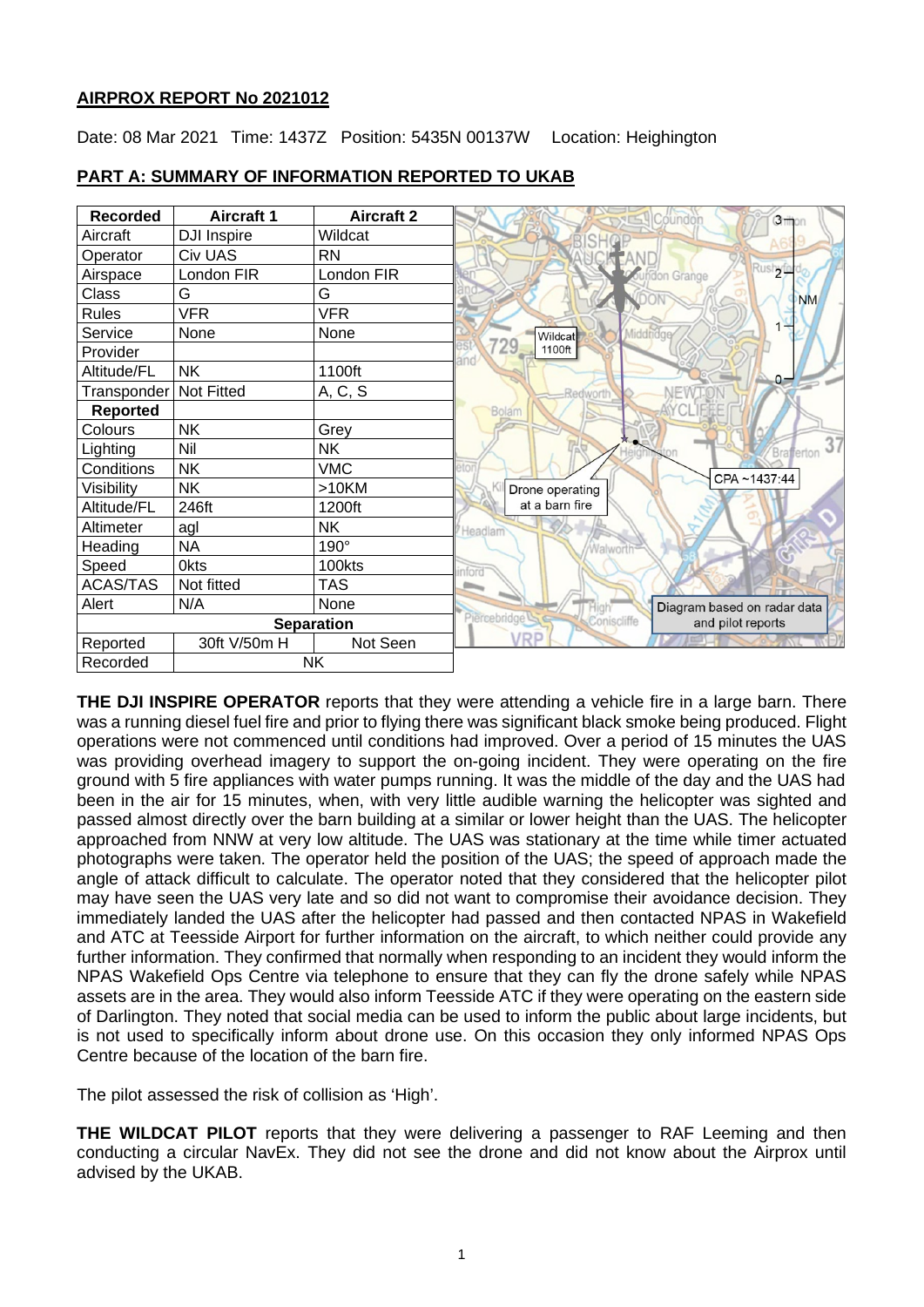## **Factual Background**

The weather at Teesside was recorded as follows:

METAR EGNV 081420Z 25011KT 9999 -RA FEW020 BKN034 09/05 Q1019=

### **Analysis and Investigation**

### **UKAB Secretariat**

Although the drone cannot be seen on the NATS radars, the Wildcat can be seen transiting at 1100ft (radar QNH set at 1023hPa). The Wildcat, squawking 7000, maintained 1100ft on a southerly heading for the transit through the area, see Figure 1; the white cross represents the approximate position of the barn when plotted on the radar. According to Google Earth the elevation at the site where the drone was operating is 136m, approximately 446ft, the drone operator reported flying the drone at 246ft, putting the drone at approximately 692ft amsl.



EASA states that:

During the flight, the remote pilot shall keep the unmanned aircraft in VLOS and maintain a thorough visual scan of the airspace surrounding the unmanned aircraft in order to avoid any risk of collision with any manned aircraft. The remote pilot shall discontinue the flight if the operation poses a risk to other aircraft, people, animals, environment or property.[1](#page-1-0)

## **Occurrence Investigation**

## **RNAS Yeovilton Investigation**

Flight planning iaw SoPs was conducted with the crew conducting the initial route brief prior to the event due to the early nature of the task on the Monday morning. On the morning of the task, the aircrew conducted an updated flight brief iaw JHC MRCs, to include the days MET and NOTAMs (with no drone activity visible on the identified routing). The passengers were met and briefed by

<span id="page-1-0"></span><sup>1</sup> EASA Part UAS.OPEN.060 Responsibilities of the remote pilot (2)(b).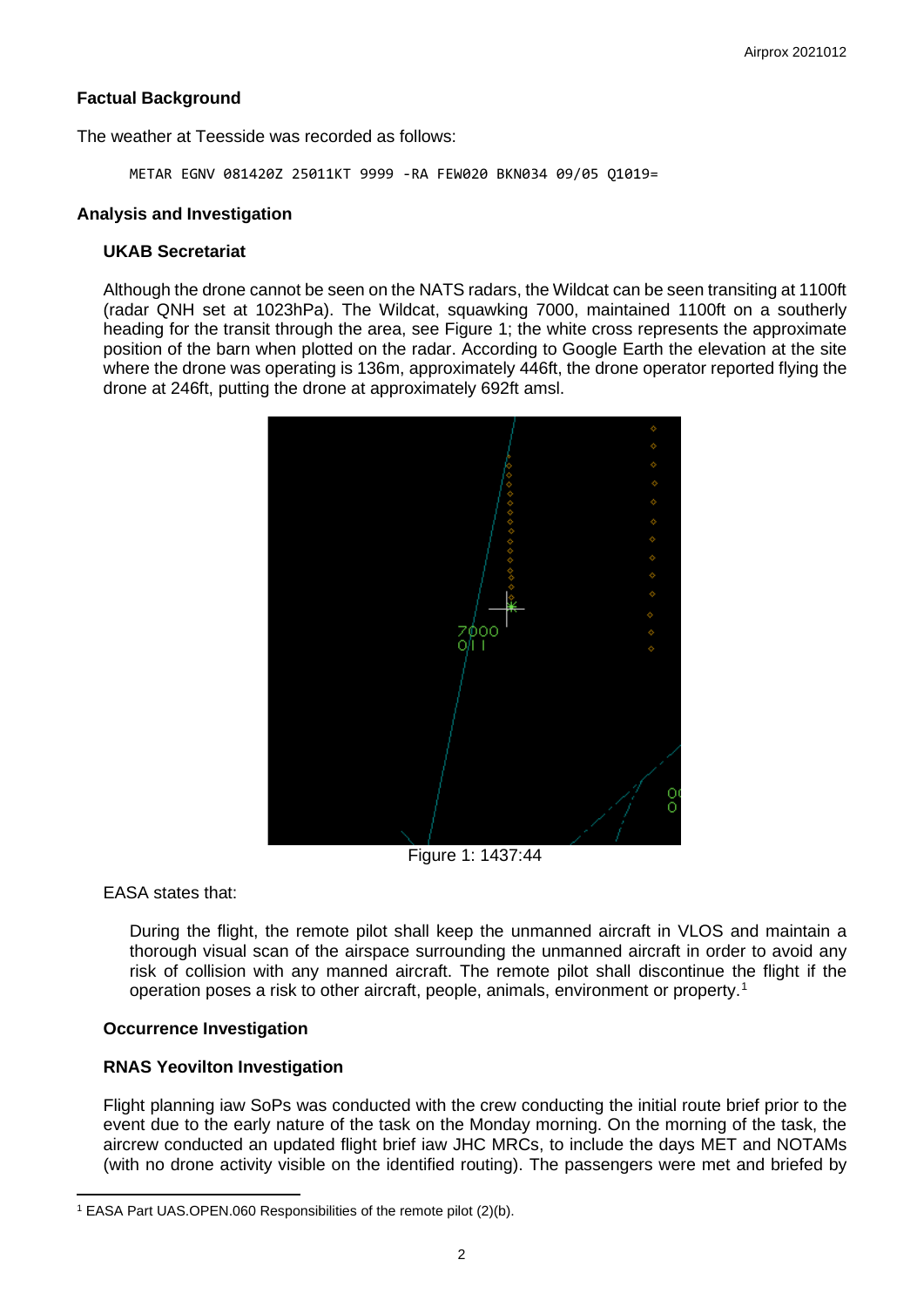the aircrewman. The sortie itself was conducted without visible incident. Approximately [2](#page-2-0) weeks<sup>2</sup> later the Aircraft Commander was contacted by the UK Airprox Board and requested to submit a DASOR as they [UKAB] believed that [Wildcat C/S] had come into close proximity with a UAS. On recollection the aircraft commander did not realise where, or when the event took place, only that it happened between RAF Leeming and RNAS Yeovilton whilst transiting at medium level.

The UAS activity was not highlighted via NOTAM, leaving the aircrew with a distinct lack of situational awareness of activity en-route. There is very real potential that expanding dynamic UAS activity by UK Emergency Services may present growing risk to aircraft and personnel. Whilst currently not NOTAM'd UAS activity are regularly observed by aircrew and reported, however in this case, the highlighted UAS was 'unseen'. During long transits this is mitigated through medium level cruise, when MET allows.

To aid the investigation personnel from the Dorset and Wiltshire Fire Service were contacted to understand how they would notify drone operations. They reported that if operating in unrestricted airspace they would inform NPAS, the local Air Ambulance and where appropriate military ATC. They would seek permission from the appropriate ATC authority for flights within restricted airspace. They also have the option to publish operations on social media, normally used for public awareness when operating near urban areas.

## **Comments**

## **JHC**

The Wildcat was transiting from RAF Leeming to Yeovilton at medium level 1100ft QNH. Unknown to them they had an Airprox filed against them from a fire service attending a barn fire and after a gentle reminder of their requirement to submit a report, did so. The Wildcat crew had properly briefed, checked NOTAMS and booked into the LFA for the transit. Due to the short notice response of the fire, the drone activity could not be NOTAM'd and despite the best attempts of the local fire service in notifying ATC post the incident, the Wildcat crew were unaware of its activity.

The difficulty in assessing separation is well known and the inability of Emergency Responsive Services to notify aircraft already airborne of drone activity is also understood. JHC will continue to remind its crews of the importance of good airmanship, lookout and emphasise the ever increasing numbers of drones operating around the UK. JHC has this month embarked on an advertising campaign on the subject of increasing drone activity and awareness of the increase in emergency services utilising UAS at short notice.

## **Summary**

An Airprox was reported when a DJI Inspire and a Wildcat flew into proximity in the vicinity of Heighington at 1437Z on Monday 8<sup>th</sup> March 2021. Both pilots were operating under VFR in VMC, and neither were receiving an ATS.

## **PART B: SUMMARY OF THE BOARD'S DISCUSSIONS**

Information available consisted of reports from both pilots, radar photographs/video recordings, reports from the air traffic controllers involved and reports from the appropriate operating authorities. Relevant contributory factors mentioned during the Board's discussions are highlighted within the text in bold, with the numbers referring to the Contributory Factors table displayed in Part C.

Due to the exceptional circumstances presented by the coronavirus pandemic, this incident was assessed as part of a 'virtual' UK Airprox Board meeting where members provided a combination of written contributions and dial-in/VTC comments.

<span id="page-2-0"></span><sup>&</sup>lt;sup>2</sup> The pilot was first contacted by the Radar Analysis Cell on behalf of UKAB 5 days after the event.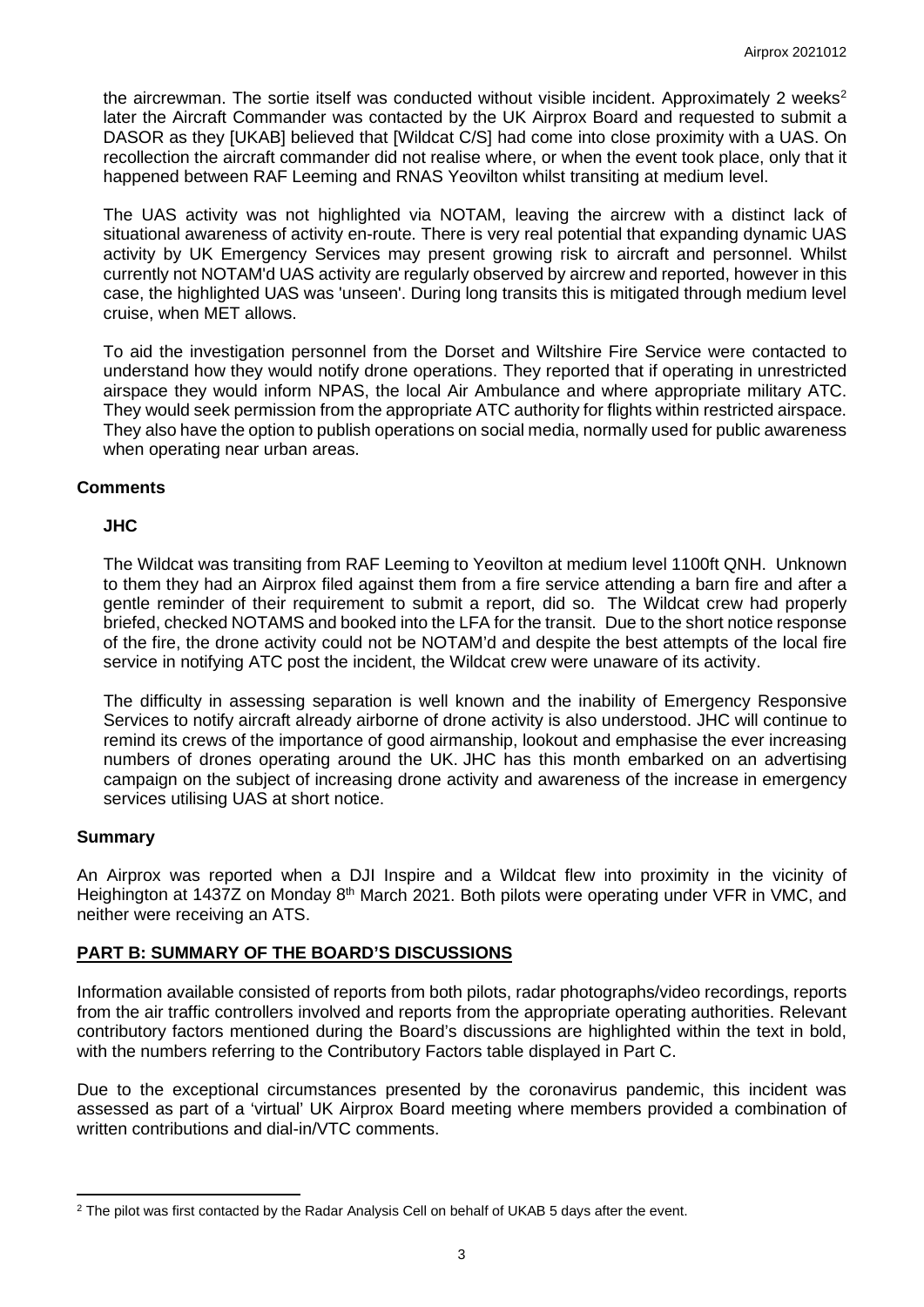The Board first discussed the actions of the Drone operator. They were taking photos to assess the damage of the barn after a fire. Prior to hearing and then seeing the Wildcat, the drone operator had no situational awareness that it was approaching (**CF2**). The operator heard the helicopter approaching, but saw it late and assessed it was beneath the drone and so held the drone's position until they thought they could safely descend (**CF4**). A CAA drone advisor noted that it was normally a safe option for drone operators to descend a drone when they thought an aircraft was approaching, because it was unlikely that aircraft would be flying at altitudes below them, but members accepted that on this occasion the lateness of the sighting, together with the fact that the drone was in a mode that was taking photos, meant that the drone operator did what they thought best at the time. Some members wondered whether the operator should have informed Teesside ATC of their position (**CF1**), but they noted that in this particular incident it would not have made any difference because the Wildcat pilot was not in communication with Teesside ATC either.

There followed a discussion about how best the drone operator could have informed other users about their position, whilst noting that the immediate nature of the fire service drone activity meant that they did not have any prior notice of the operation. The Board Advisor from the Low Flying Co-ordination Military Airspace Management Cell (LFC MAMC) noted that they had already engaged with some emergency services who used drones, and they had granted these emergency services access to view the Centralised Aviation Data Service (CADS) so that they could see the military activity in their planned area and also had a process in place where these emergency services informed LFC MAMC whenever they were flying. Furthermore, any drone operator could call LFC MAMC on their booking number<sup>[3](#page-3-0)</sup> to pass on details about their drone operations if they thought they might conflict with military low-flying. Members thought that although a step in the right direction, it was not a panacea given that by the time that LFC MAMC were notified about the drones and uploaded the information to CADS, most pilots would have already briefed and got airborne; still it might provide the drone operators with an indication of what was booked into the low-flying system in their area of operation and cue them to be alert for the traffic. A military member also noted that on 1<sup>st</sup> June a trial was about to commence on a new VHF common low-flying frequency (130.490 MHz) which was designed to allow military and GA pilots to communicate when operating low-level. The frequency was not intended to replace any ATC services, but to act as a mechanism for pilots to announce their intentions and provide position information. They noted that drone pilots could also monitor this frequency for immediate information on military low-flying traffic in the area. The Board agreed that this was a positive development and heard that both the CAA and the military were actively engaged in promoting this initiative via their comms teams<sup>[4](#page-3-1)</sup>.

Turning to the Wildcat pilot, they had checked all NOTAMs and booked into the LFA appropriately, however, the drone was not operating above 400ft and therefore the operator was not required to NOTAM the activity, so there was no indication to the Wildcat pilot that it would be there. The Wildcat pilot did not see the drone (**CF5**) and the TAS could not detect it (**CF3**), so the pilot did not have any situational awareness about the drone (**CF2**); indeed the pilot was not aware of the proximity until subsequently informed by the UKAB. The JHC member noted that the incident highlighted an increase in such incidents between manned and unmanned aircraft and advised that they were actively disseminating information to promote education amongst their crews.

When assessing the risk of the Airprox the Board considered the assessment from the drone operator together with the radar data and agreed that, whilst safety had been degraded, there had been no risk of collision on this occasion. Risk Category C.

<span id="page-3-0"></span><sup>3</sup> LFC MAMC number 01489 443100.

<span id="page-3-1"></span><sup>4</sup> For further information see article on the UKAB website [available here](https://www.airproxboard.org.uk/Topical-issues-and-themes/Topical-Articles-of-Interest/).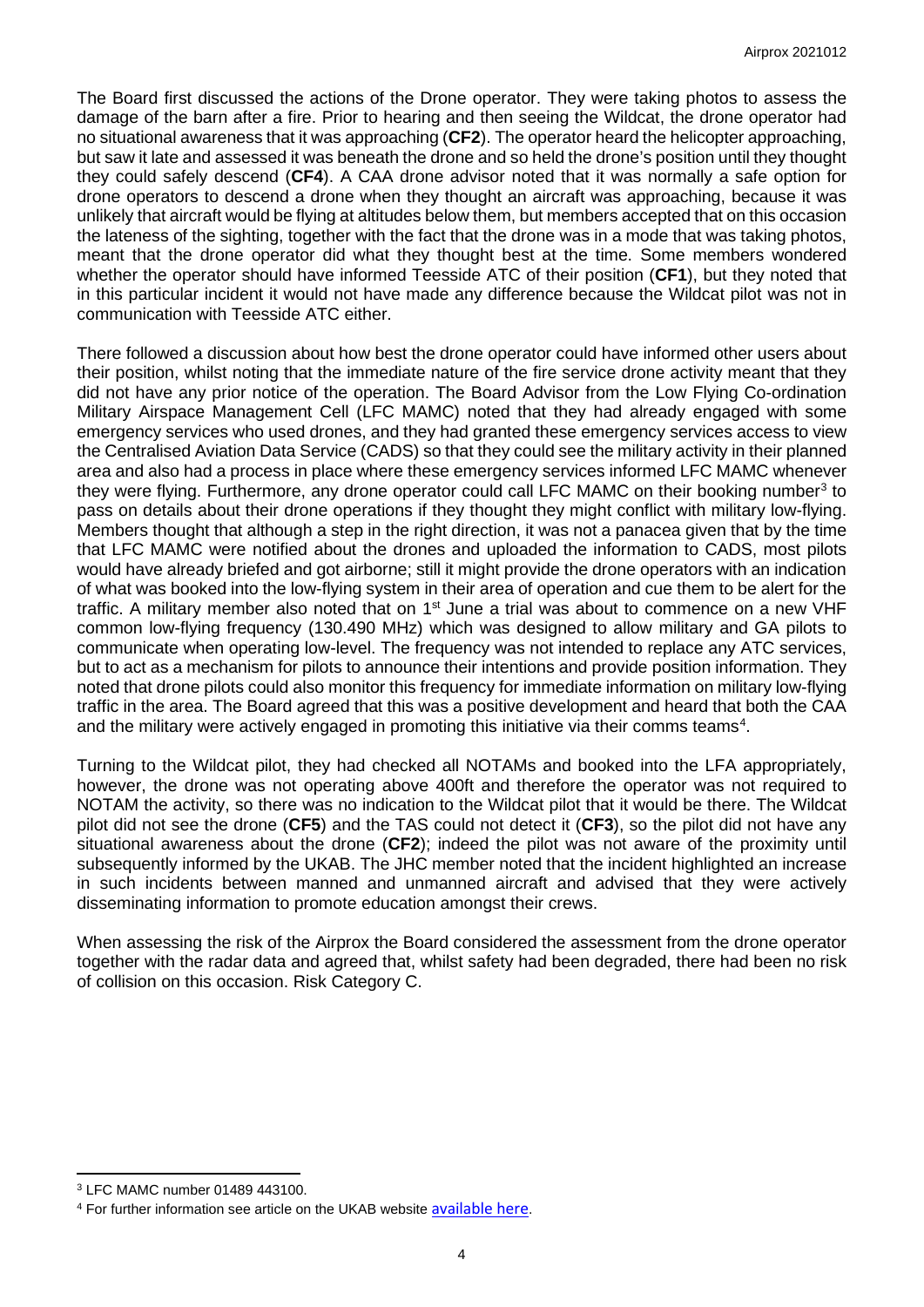# **PART C: ASSESSMENT OF CONTRIBUTORY FACTORS AND RISK**

## Contributory Factors:

|                | 2021012                |                                                                |                                                                                                                                                          |                                                                      |  |  |  |
|----------------|------------------------|----------------------------------------------------------------|----------------------------------------------------------------------------------------------------------------------------------------------------------|----------------------------------------------------------------------|--|--|--|
| <b>CF</b>      | <b>Factor</b>          | <b>Description</b>                                             | <b>ECCAIRS Amplification</b>                                                                                                                             | <b>UKAB Amplification</b>                                            |  |  |  |
|                | <b>Flight Elements</b> |                                                                |                                                                                                                                                          |                                                                      |  |  |  |
|                |                        | • Tactical Planning and Execution                              |                                                                                                                                                          |                                                                      |  |  |  |
| $\mathbf{1}$   | Human<br>Factors       | • Accuracy of Communication                                    | Events involving flight crew using<br>inaccurate communication - wrong<br>or incomplete information provided                                             | Ineffective communication of<br>intentions                           |  |  |  |
|                |                        | • Situational Awareness of the Conflicting Aircraft and Action |                                                                                                                                                          |                                                                      |  |  |  |
| $\overline{2}$ | Contextual             | • Situational Awareness and<br>Sensory Events                  | Events involving a flight crew's<br>awareness and perception of<br>situations                                                                            | Pilot had no, late or only generic,<br><b>Situational Awareness</b>  |  |  |  |
|                |                        | <b>• Electronic Warning System Operation and Compliance</b>    |                                                                                                                                                          |                                                                      |  |  |  |
| 3              | Technical              | • ACAS/TCAS System Failure                                     | An event involving the system<br>which provides information to<br>determine aircraft position and is<br>primarily independent of ground<br>installations | Incompatible CWS equipment                                           |  |  |  |
|                | • See and Avoid        |                                                                |                                                                                                                                                          |                                                                      |  |  |  |
| 4              | Human<br>Factors       | • Identification/Recognition                                   | Events involving flight crew not fully<br>identifying or recognising the reality<br>of a situation                                                       | Late sighting by one or both pilots                                  |  |  |  |
| 5              | Human<br>Factors       | • Monitoring of Other Aircraft                                 | Events involving flight crew not fully<br>monitoring another aircraft                                                                                    | Non-sighting or effectively a non-<br>sighting by one or both pilots |  |  |  |

Degree of Risk: C.

## Safety Barrier Assessment<sup>[5](#page-4-0)</sup>

In assessing the effectiveness of the safety barriers associated with this incident, the Board concluded that the key factors had been that:

#### **Flight Elements:**

**Situational Awareness of the Conflicting Aircraft and Action** were assessed as **ineffective** because neither the drone operator, nor the Wildcat pilot had prior situational awareness about the other.

**Electronic Warning System Operation and Compliance** were assessed as **ineffective** because the TAS in the Wildcat could not detect the drone.

**See and Avoid** were assessed as **ineffective** because the Wildcat pilot did not see the drone and the drone operator did not see the Wildcat in time to take effective avoiding action.

<span id="page-4-0"></span><sup>5</sup> The UK Airprox Board scheme for assessing the Availability, Functionality and Effectiveness of safety barriers can be found on the **UKAB Website**.